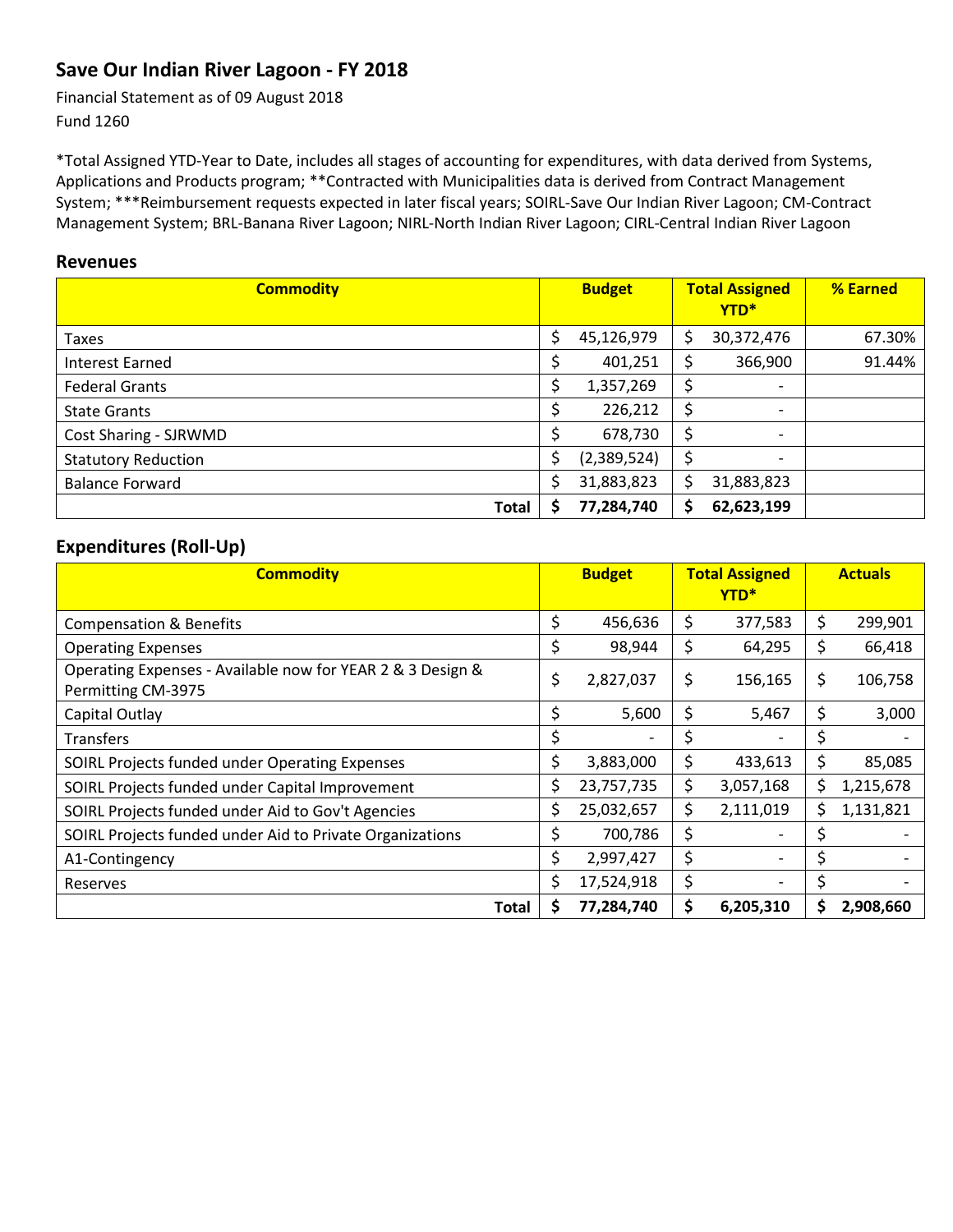| <b>Project Title</b><br><b>SOIRL Projects funded under Operating</b><br><b>Expenses</b> | Contracted**                   | <b>Budget</b>   | <b>Total Assigned</b><br>YTD* | <b>Actuals</b> |
|-----------------------------------------------------------------------------------------|--------------------------------|-----------------|-------------------------------|----------------|
| 1-Project Monitoring (Respond)<br>CM's: 3972, 3971, 3959, 3690, 3979, 3973              | \$<br>402,097                  | \$<br>1,000,000 | \$<br>402,097                 | \$<br>81,228   |
| 1-Community Awareness Initiatives                                                       | \$<br>10,400                   | \$<br>25,000    | \$<br>11,516                  | \$<br>3,856    |
| 1-Fertilizer Management Public Education                                                | \$                             | \$<br>125,000   | \$                            | \$             |
| A1-Grass Clippings Public Education CM-3969                                             | \$<br>20,000                   | \$<br>20,000    | \$<br>20,000                  | \$             |
| A1-Excess Irrigation Public Education                                                   | \$                             | \$<br>75,000    | \$                            | \$             |
| A1-Stormwater Pond Maintenance Public<br>Education                                      | \$                             | \$<br>75,000    | \$                            | \$             |
| A1-Septic System Maintenance Public Education                                           | \$                             | \$<br>75,000    | \$                            | \$             |
|                                                                                         |                                |                 |                               |                |
| 1-Septic Upgrades-BRL-24 Upgrades                                                       | \$                             | \$<br>384,000   | \$                            | \$             |
| 1-Septic Upgrades-NIRL-35 Upgrades                                                      | \$<br>$\overline{\phantom{a}}$ | \$<br>560,000   | \$                            | \$             |
| 1-Septic Upgrades-CIRL-44 Upgrades                                                      | \$                             | \$<br>704,000   | \$                            | \$             |
|                                                                                         |                                |                 |                               |                |
| A1-Sewer Laterals Pilot Project                                                         | \$                             | \$<br>840,000   | \$                            | \$             |
| SOIRL Projects funded under Operating Expenses<br>Subtotal                              | \$<br>432,497                  | \$<br>3,883,000 | \$<br>433,613                 | \$<br>85,085   |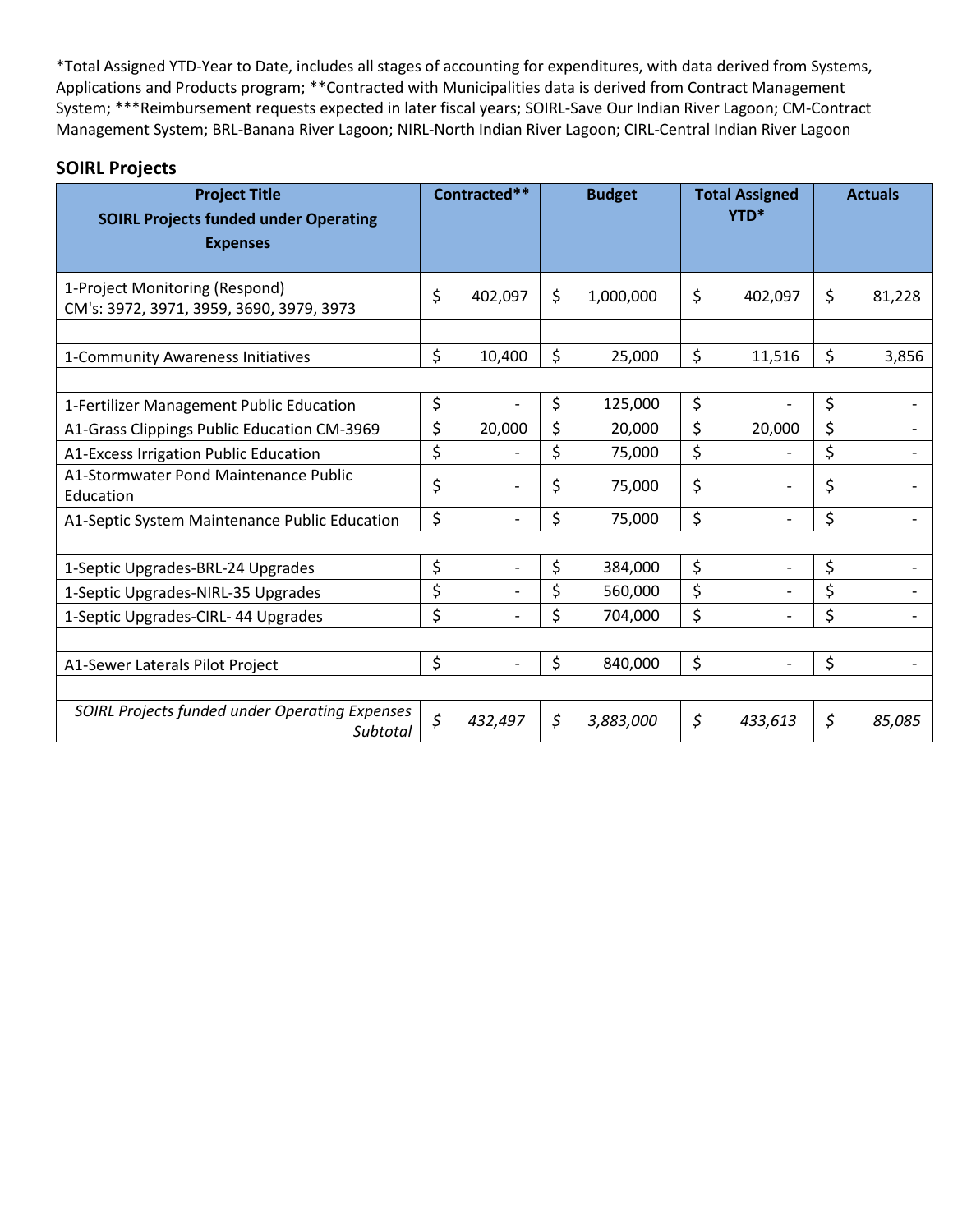| <b>Project Title</b><br><b>SOIRL Projects funded under Capital</b>  | Contracted**                   | <b>Budget</b> |           | <b>Total Assigned</b><br>YTD* |               | <b>Actuals</b> |           |
|---------------------------------------------------------------------|--------------------------------|---------------|-----------|-------------------------------|---------------|----------------|-----------|
| Improvement                                                         |                                |               |           |                               |               |                |           |
| 0-Septic Removal-BRL-Sykes Creek M CM-3838                          | \$<br>200,000                  | \$            | 200,000   | \$                            | 200,000       | \$             |           |
| 0-Septic Removal-BRL-Sykes Creek T CM-3839                          | \$<br>300,000                  | \$            | 300,000   | \$                            | 300,000       | \$             |           |
| 0/1-Septic Removal-NIRL-South Central C CM-<br>3840                 | \$<br>450,000                  | \$            | 2,640,000 | \$                            | 420,755       | \$             |           |
| S0-Septic Removal-CIRL-Micco Sewer Line<br>Extension CM-3709        | \$<br>172,380                  | \$            | 1,391,316 | \$                            | 196,980       | \$             | 124,280   |
| S0-Septic Removal-CIRL-Micco Sewer Line<br>Extension SJRWMD CM-3831 | \$<br>644,793                  | \$            | 644,793   | \$                            |               | \$             |           |
| 1-Septic Removal-BRL-Sykes Creek N CM-3830                          | \$<br>38,529                   | \$            | 1,720,000 | \$                            | 38,592        | \$             | 19,318    |
|                                                                     |                                |               |           |                               |               |                |           |
| 0-Muck Removal-NIRL-Mims Outflow CM-3832<br>***                     | \$<br>100,000                  | \$            | 100,000   | \$                            | 100,000       | $\zeta$        |           |
| 1-Muck Removal-NIRL-Grand Canal Muck<br>Dredging                    | \$                             | \$            | 4,000,000 | \$                            |               | $\zeta$        |           |
| 1-Muck Removal-NIRL-Eau Gallie Muck Dredging                        | \$                             | \$            | 3,640,000 | \$                            | $\frac{1}{2}$ | $\zeta$        |           |
| 1-Muck Removal-BRL-Sykes Creek Muck Dredging<br>CM-3833             | \$<br>200,000                  | \$            | 4,000,000 | \$                            |               | \$             |           |
| A1-Muck Removal-CIRL-Turkey Creek Muck<br>Dredging CM-3966, 3967    | \$<br>1,719,207                | \$            | 1,719,207 | \$                            | 1,719,207     | \$             | 1,029,711 |
| A1-Muck Removal-BRL-Merritt Island Muck<br>Dredging Phase I         | \$                             | \$            | 1,936,415 | \$                            |               | \$             |           |
| A1-Muck Removal-NIRL-Titusville Muck Dredging                       | \$                             | \$            | 200,000   | \$                            |               | \$             |           |
| A1-Muck Removal-IRL-Melbourne Causeway<br><b>Muck Dredging</b>      | \$                             | \$            | 200,000   | \$                            |               | \$             |           |
|                                                                     |                                |               |           |                               |               |                |           |
| S0-Stormwater Projects-NIRL-Huntington Pond<br>Denitrification      | \$                             | \$            | 104,720   |                               |               | \$             |           |
| S0-Stormwater Projects-NIRL-Flounder Creek<br>Pond CM-3907          | \$<br>27,040                   | \$            | 75,328    | \$                            | 27,040        | \$             | 15,747    |
| S0-Stormwater Projects-NIRL-John Roads Pond<br>CM-3906              | \$<br>24,290                   | \$            | 105,512   | \$                            | 24,290        | \$             | 11,470    |
| S0-Kingsmill-Aurora Phase II ***                                    | \$<br>$\overline{\phantom{0}}$ | \$            |           | \$                            |               | \$             |           |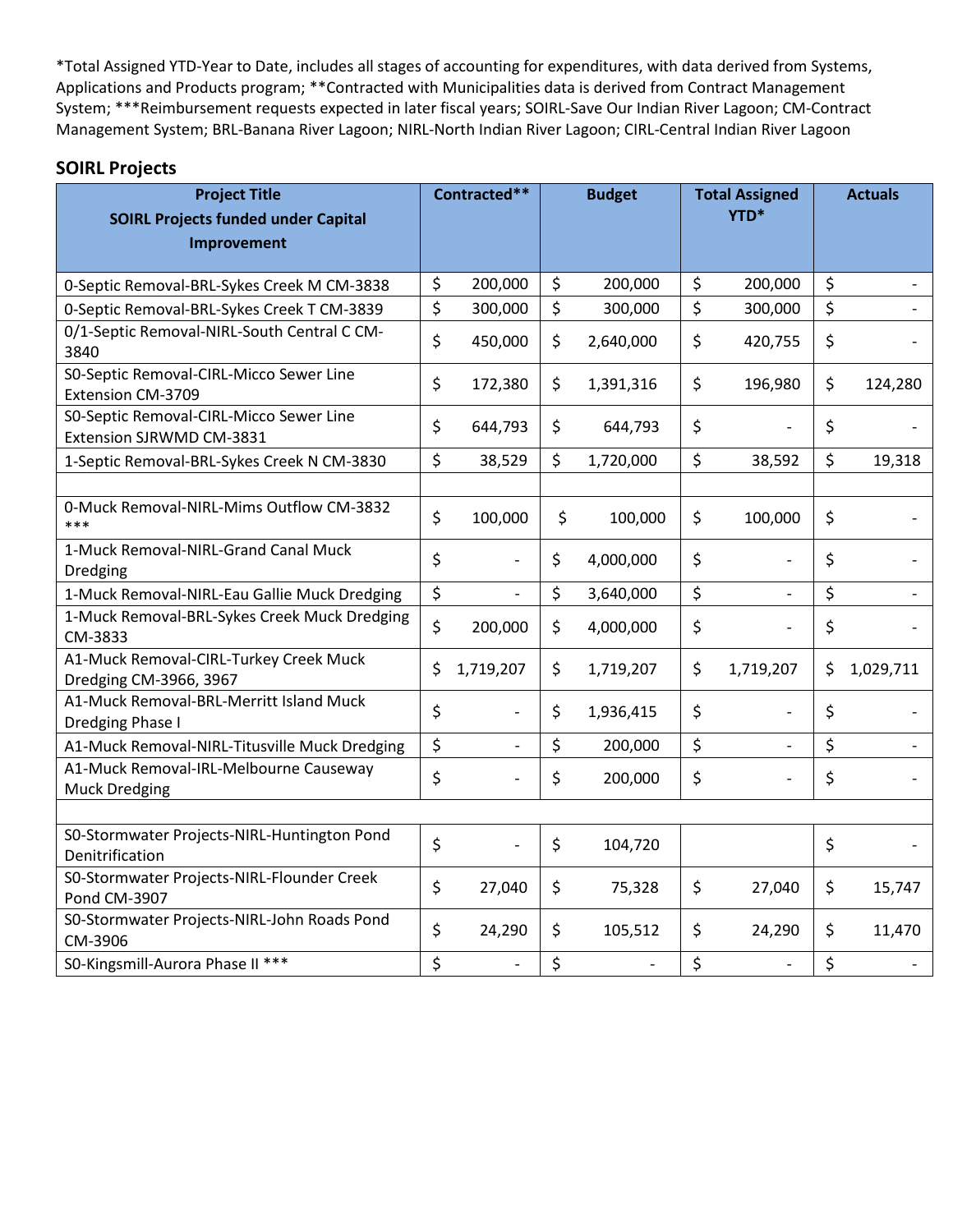#### **SOIRL Projects**

| <b>Project Title</b><br><b>SOIRL Projects funded under Capital</b><br><b>Improvement Cont'd</b> | Contracted**    | <b>Budget</b>    |         | <b>Total Assigned</b><br>YTD* | <b>Actuals</b>  |
|-------------------------------------------------------------------------------------------------|-----------------|------------------|---------|-------------------------------|-----------------|
| 1-Basin 989 Denitrification                                                                     | \$              | \$<br>100,000    | \$      | $\overline{a}$                | \$              |
| 1-Basin 1071 Denitrification                                                                    | \$              | 100,000          | \$      |                               | \$              |
| 1-Basin 1172 Denitrification                                                                    | \$              | 100,000          | \$      |                               | \$              |
| 1-Basin 1222 Denitrification                                                                    | \$              | 100,000          | \$      |                               | \$              |
| 1-Basin 1318 Denitrification                                                                    | \$              | 100,000          | \$      |                               | \$              |
|                                                                                                 |                 |                  |         |                               |                 |
| 1-Oyster Reef Living Shoreline-BRL-Marsh Harbor                                                 | \$              | \$<br>47,350     | $\zeta$ |                               | \$              |
| 1-Oyster Reef Living Shoreline-CIRL-Riverview<br>Senior Resort CM-3806                          | \$<br>30,400    | \$<br>30,304     | \$      | 30,304                        | \$<br>15,152    |
| 1-Oyster Reef Living Shoreline-NIRL-Indian River<br><b>Drive</b>                                | \$              | \$<br>179,930    | \$      |                               | \$              |
| A1-Plants Living Shoreline-NIRL-Indian River Drive                                              | \$              | \$<br>22,860     | \$      | $\overline{\phantom{0}}$      | \$              |
|                                                                                                 |                 |                  |         |                               |                 |
| SOIRL Projects funded under Capital Improvement<br>Subtotal                                     | \$<br>3,906,639 | \$<br>23,757,735 | \$      | 3,057,168                     | \$<br>1,215,678 |

| <b>Project Title</b><br>SOIRL Projects funded under Aid to Gov't<br><b>Agencies</b>    | Contracted** |         | <b>Budget</b> |           | <b>Total Assigned</b><br>YTD* |                          | <b>Actuals</b> |         |
|----------------------------------------------------------------------------------------|--------------|---------|---------------|-----------|-------------------------------|--------------------------|----------------|---------|
| 0-Waste Water Treatment Facility Upgrades-<br><b>NIRL-Titusville Osprey</b><br>CM-3627 | \$           | 300,000 | Ś.            | 2,000,000 | \$                            | 300,000                  | \$             |         |
| 1-Waste Water Treatment Upgrade-CIRL-Palm<br>Bay CM-3934                               | \$           | 200,000 | \$            | 200,000   | \$                            | 200,000                  | \$             | 3,348   |
|                                                                                        |              |         |               |           |                               |                          |                |         |
| A1-Muck Removal-BLR-Cocoa Beach Phase III<br>Muck Dredging & Interstitial CM-3986      | \$           | 490,653 | \$            | 1,496,114 | \$                            | 490,653                  | \$             | 178,395 |
| A1-Muck Removal-BLR-Indian Harbour Beach<br>Muck Dredging & Interstitial               | \$           |         | \$            | 5,707,768 | \$                            |                          | \$             |         |
|                                                                                        |              |         |               |           |                               |                          |                |         |
| SO-Septic Removal-NIRL-Rockledge Breeze Swept<br>CM-3690                               | \$           | 880,530 | \$            | 880,530   | \$                            | 880,530                  | \$             | 880,530 |
| S0-Septic Removal-NIRL-MIRA                                                            | \$           | 211,438 | \$            | 211,438   | \$                            | $\overline{\phantom{a}}$ | \$             |         |
| S0-Septic Removal-CIRL-Melbourne-Hoag Sewer<br>Conversion CM-3932 ***                  | \$           | 86,061  | \$            | 86,031    | \$                            |                          | \$             |         |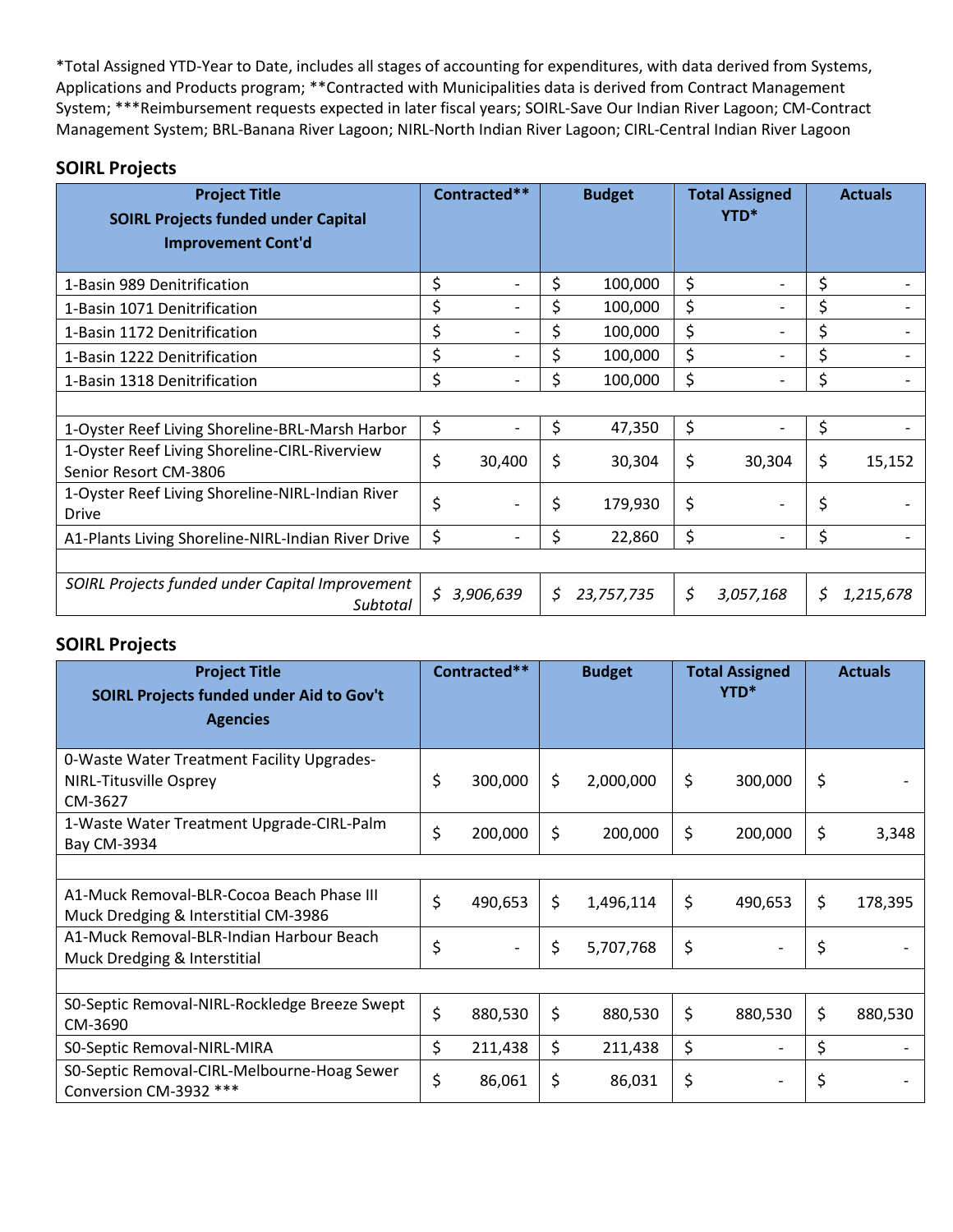| <b>Project Title</b>                                                                   | Contracted**                   | <b>Budget</b> |           | <b>Total Assigned</b><br>YTD* |                          | <b>Actuals</b> |        |
|----------------------------------------------------------------------------------------|--------------------------------|---------------|-----------|-------------------------------|--------------------------|----------------|--------|
| SOIRL Projects funded under Aid to Gov't<br><b>Agencies Cont'd</b>                     |                                |               |           |                               |                          |                |        |
|                                                                                        |                                |               |           |                               |                          |                |        |
| S0-Septic Removal-CIRL-Melbourne-Penwood<br>Sewer Conversion CM-3789                   | \$<br>40,632                   | \$            | 40,632    | \$                            | 40,632                   | \$             |        |
| 1-Septic Removal-CIRL-Palm Bay B                                                       | \$<br>$\overline{\phantom{a}}$ | \$            | 4,700,000 | \$                            | $\overline{\phantom{a}}$ | \$             |        |
| 1-Septic Removal-CIRL-Palm Bay Sewer Hook-Ups                                          | \$                             | \$            | 7,764,000 | \$                            |                          | \$             |        |
| A1-Septic to Sewer-CIRL-Melbourne-Riverside Dr                                         | \$                             | \$            | 265,960   | \$                            | $\overline{\phantom{a}}$ | \$             |        |
| S0-Stormwater Project-BRL-Cape Canaveral-<br>Cocoa Palms LID                           | \$                             | \$            | 1,144     | \$                            |                          | \$             |        |
| S0-Stormwater Project-BRL-Cape Canaveral-<br><b>Carver Cove Swale</b>                  | \$                             | \$            | 2,816     | \$                            |                          | \$             |        |
| S0-Stormwater Project-BRL-Cape Canaveral-<br><b>Central Blvd Baffle Box</b><br>CM-3683 | \$<br>34,700                   | \$            | 34,700    | \$                            | 34,700                   | \$             | 34,700 |
| S0-Stormwater Project-BRL-Indian Harbor-<br>Gleason Park Reuse CM-3751                 | \$<br>4,224                    | \$            | 4,224     | \$                            | 4,224                    | \$             | 4,224  |
| S0-Stormwater Project-NIRL-Cocoa-Church St<br>Type II Baffle Box                       | \$                             | \$            | 20,856    | \$                            |                          | \$             |        |
| S0-Stormwater Project-CIRL-Palm Bay-Bayfront<br>CM-3784                                | \$<br>30,624                   | \$            | 30,624    | \$                            | 30,624                   | \$             | 30,624 |
| S0-Stormwater Projects-BRL-Cape Canaveral<br>Projects-Cape Shores Swale                | \$                             | \$            | 2,746     | \$                            |                          | \$             |        |
| S0-Stormwater Projects-BRL-Cape Canaveral<br>Projects-Justamere Rd Swale               | \$                             | \$            | 528       | \$                            | $\overline{\phantom{0}}$ | \$             |        |
| S0-Stormwater Projects-BRL-Cape Canaveral<br>Projects-Hitching Post Berms Swale        | \$                             | \$            | 2,552     | \$                            |                          | \$             |        |
| S0-Stormwater Projects-NIRL-Titusville-St Teresa<br>Basin CM-3929                      | \$<br>322,200                  | \$            | 272,800   | \$                            | 42,800                   | \$             |        |
| S0-Stormwater Projects-NIRL-Titusville-South<br>Street Basin CM-3908                   | \$<br>86,856                   | \$            | 86,856    | \$                            | 86,856                   | \$             |        |
| S0-Stormwater Projects-NIRL-Titusville-La Paloma<br>Basin CM-3933 ***                  | \$<br>208,296                  | \$            | 208,296   | \$                            |                          | \$             |        |
| S0-Stormwater Projects-NIRL-Melbourne-Cliff<br>Creek Baffle Box<br>CM-3931 ***         | \$<br>347,781                  | \$            | 347,781   | \$                            | $\overline{\phantom{0}}$ | \$             |        |
| S0-Stormwater Projects-NIRL-Melbourne-Thrush<br>Drive Baffle Box<br>CM-3930 ***        | \$<br>322,200                  | \$            | 322,200   | \$                            |                          | \$             |        |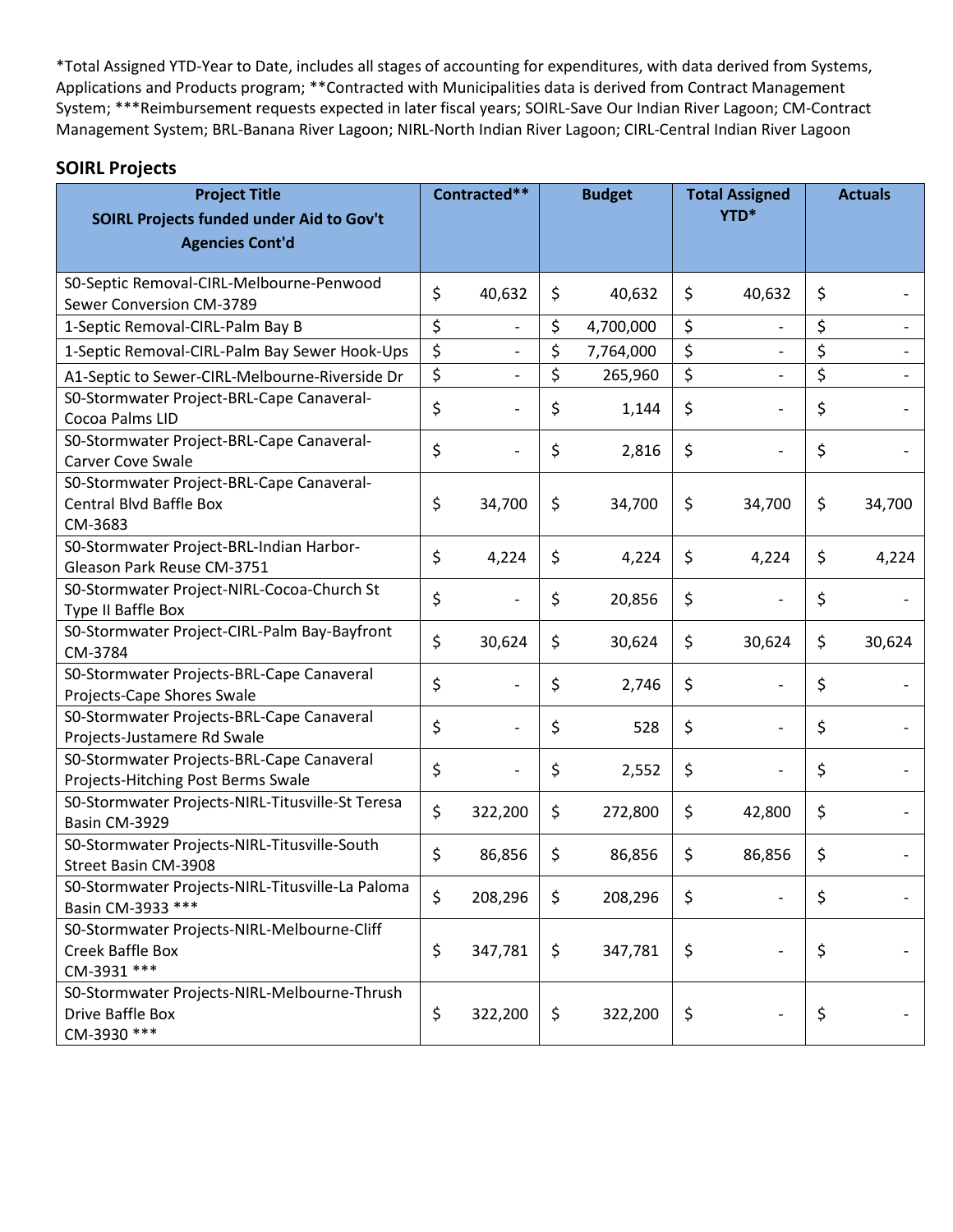| <b>Project Title</b><br>SOIRL Projects funded under Aid to Gov't                       | Contracted** | <b>Budget</b> |            | <b>Total Assigned</b><br>YTD* |                          | <b>Actuals</b> |           |
|----------------------------------------------------------------------------------------|--------------|---------------|------------|-------------------------------|--------------------------|----------------|-----------|
| <b>Agencies Cont'd</b>                                                                 |              |               |            |                               |                          |                |           |
| S0-Stormwater Projects-CIRL-Melbourne-Stewart<br>Rd Dry Retrofit                       | \$           | \$            | 18,344     | \$                            |                          | \$             |           |
| A1-Stormwater Project-BRL-Indian Harbour<br>Beach-Big Muddy Baffle Box                 | \$           | \$            | 26,637     | \$                            |                          | \$             |           |
| S0-Oyster/Living Shorelines-CIRL-Palm Bay-Turkey<br><b>Creek Shoreline Restoration</b> | \$           | \$            | 113,500    | \$                            |                          | \$             |           |
| A1-Oyster/Living Shorelines-BRL-Cocoa Beach-<br>McNabb                                 | \$           | \$            | 34,056     | \$                            | $\overline{a}$           | \$             |           |
| A1-Plants/Living Shorelines-BRL-Cocoa Beach-<br>McNabb                                 | \$           | \$            | 5,760      | \$                            |                          | \$             |           |
| A1-Plants/Living Shorelines-BRL-Cocoa Beach<br>Country Club CM-4002                    | \$<br>16,080 | \$            | 16,014     | \$                            |                          | \$             |           |
| A1-Oyster/Living Shorelines-NIRL-Melbourne-<br><b>Riverview Park</b>                   | \$           | \$            | 108,970    | \$                            |                          | \$             |           |
| A1-Plants/Living Shorelines-NIRL-Melbourne-<br><b>Riverview Park</b>                   | \$           | \$            | 18,480     | \$                            | $\overline{\phantom{0}}$ | \$             |           |
|                                                                                        |              |               |            |                               |                          |                |           |
| SOIRL Projects funded under Aid to Gov't Agencies<br>Subtotal                          | \$3,582,275  | S             | 25,032,357 | \$                            | 2,111,019                | \$             | 1,131,821 |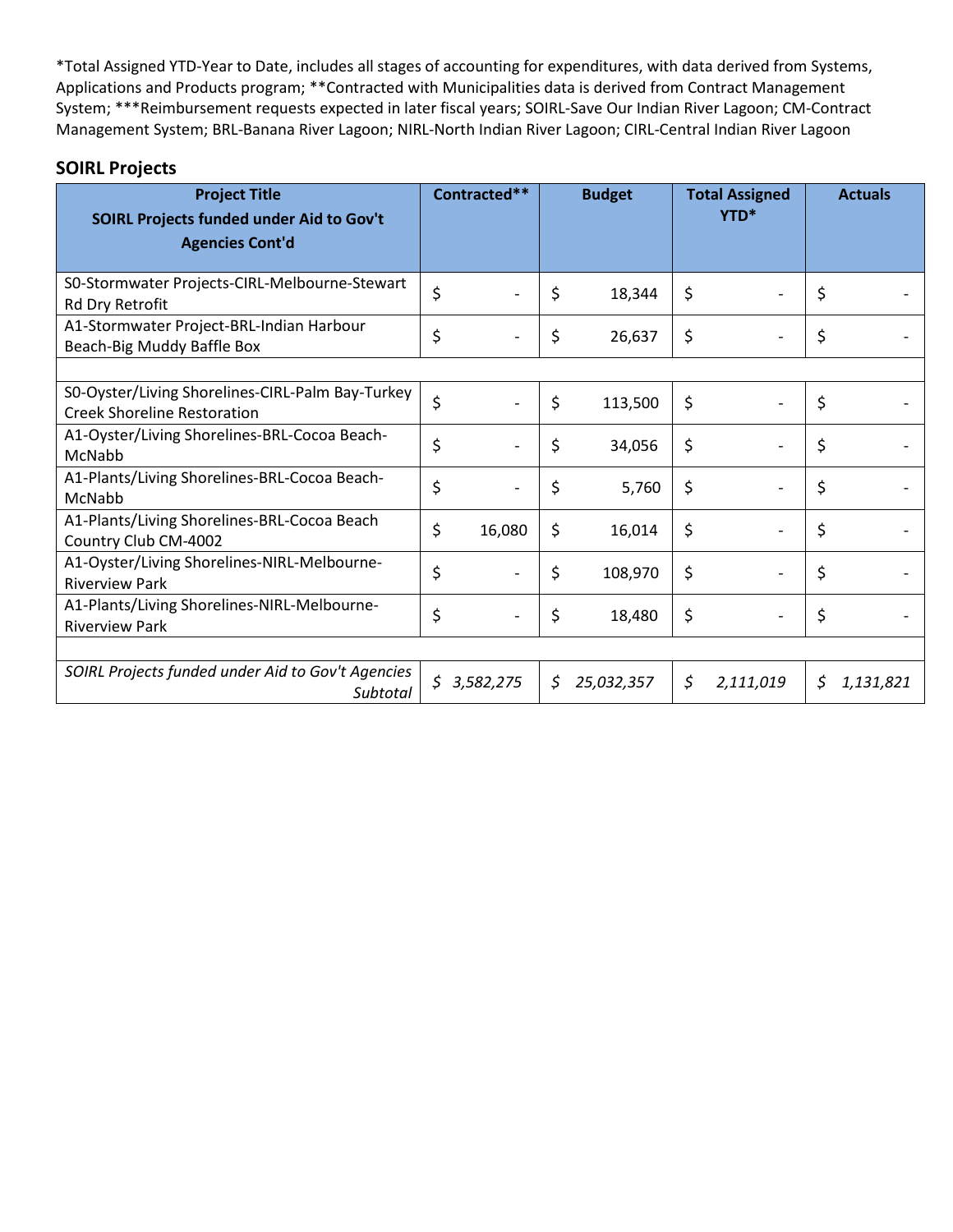| <b>Project Title</b><br><b>SOIRL Projects funded under Aid to Private</b> | Contracted** |           | <b>Budget</b> |            | <b>Total Assigned</b><br>YTD* |           | <b>Actuals</b> |           |
|---------------------------------------------------------------------------|--------------|-----------|---------------|------------|-------------------------------|-----------|----------------|-----------|
| <b>Organizations</b>                                                      |              |           |               |            |                               |           |                |           |
| A1-Oyster/Living Shorelines-BRL-Zoo-Merritt<br>Island-Eden Isles Lane     | \$           |           | \$            | 21,805     | \$                            |           | \$             |           |
| A1-Oyster/Living Shorelines-BRL-Zoo-Indian<br>Harbour Beach-Marina Isles  | \$           |           | \$            | 26,700     | \$                            |           | \$             |           |
| A1-Oyster/Living Shorelines-BRL-Zoo-Cocoa<br>Beach-Bettinger              | \$           |           | \$            | 10,680     | \$                            |           | \$             |           |
| A1-Oyster/Living Shorelines-BRL-Zoo-Gitlin                                | \$           |           | \$            | 16,020     | \$                            |           | \$             |           |
| A1-Oyster/Living Shorelines-NIRL-Zoo-Merritt<br>Island-Bomalaski CM-4005  | \$           | 8,900     | \$            | 8,900      | \$                            |           | \$             |           |
| A1-Oyster/Living Shorelines-NIRL-Zoo-Merritt<br>Island-Oliver             | \$           |           | \$            | 51,620     | \$                            |           | \$             |           |
| A1-Oyster/Living Shorelines-CIRL-Zoo-Coconut<br>Point/EELS                | \$           |           | \$            | 509,950    | \$                            |           | \$             |           |
| A1-Oyster/Living Shorelines-CIRL-Zoo-Melbourne<br>Beach-Wexford           | \$           |           | \$            | 31,150     | \$                            |           | \$             |           |
| A1-Plants/Living Shorelines-CIRL-MRC-Lagoon<br>House CM-4003              | \$           | 24,000    | \$            | 23,961     | \$                            |           | \$             |           |
|                                                                           |              |           |               |            |                               |           |                |           |
| SOIRL Projects funded under Aid to Private<br><b>Organizations</b>        | \$           | 32,900    | \$            | 700,786    | \$                            |           | \$             |           |
|                                                                           |              |           |               |            |                               |           |                |           |
| <b>SOIRL Projects Total</b>                                               | \$           | 7,954,311 | \$            | 53,373,878 | \$                            | 5,601,800 | \$             | 2,432,583 |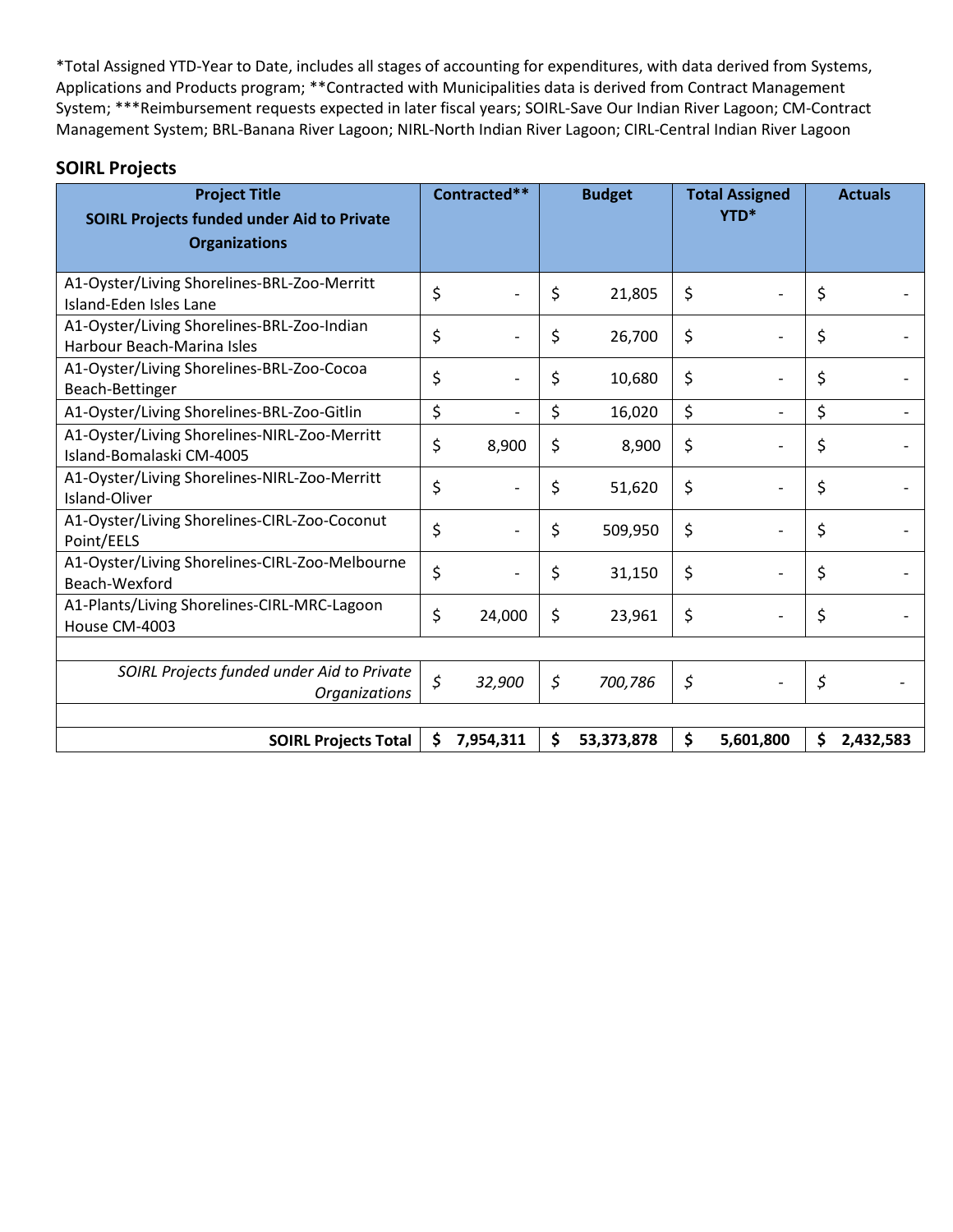# **Save Our Indian River Lagoon Revenues Cumulative Fiscal Year 16-17 to Current Fiscal Year Graph**



\* Economic and Demographic Research Data is sourced from Florida's Office of Economic & Demographic Research using their Estimation of Realized and Unrealized Tax Revenues Table

- Projected and Actual Data is from Systems, Applications and Products program

- For Screen Readers use the Save Our Indian River Lagoon Revenues Cumulative Fiscal Year 16-17 to Current Fiscal Year Table